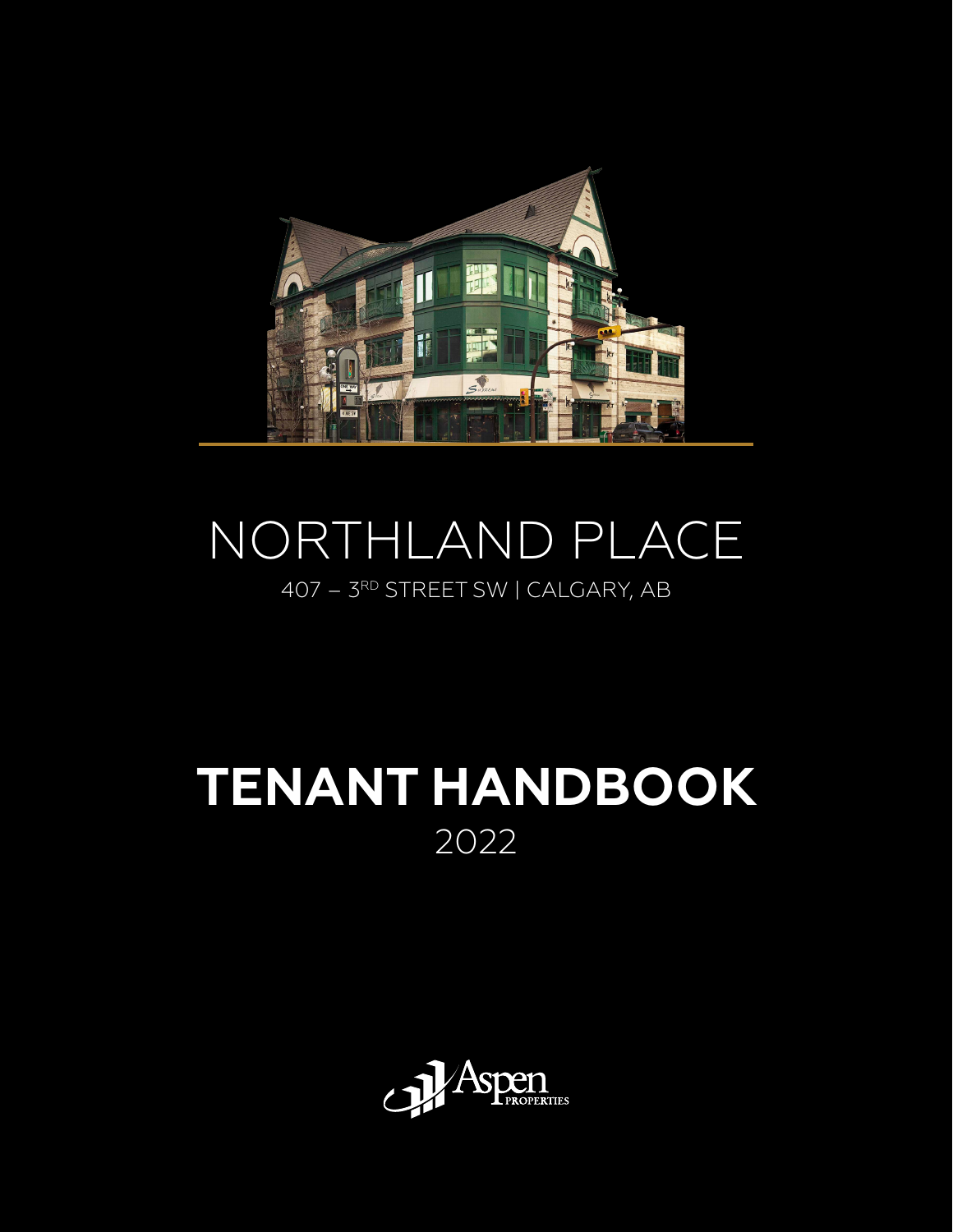# WELCOME TO

# NORTHLAND PLACE

Aspen Properties would like to welcome you to Northland Place.

We offer this guide as a reference tool and an introduction to our building, here you will find detailed information regarding moves, security and emergency procedures, as well as other important information. We hope you find this manual helpful and informative. If you require assistance in any area, please contact us at 403.216.2660.

# DISCLAIMER

While every effort has been made to ensure the accuracy of the information contained herein, Aspen Property Management assumes no responsibility for any errors, omissions, and/or revisions to this information.

The terms and conditions contained in the lease supersede any of the procedures set out in this handbook.

This handbook is confidential and proprietary to Aspen Property Management. It is released solely for the purposes of communicating policies and procedures to tenants in Northland Place. Copying or use for any other purpose is strictly prohibited.

Aspen Properties will provide all reasonable protection to properties under their management and in the event of any emergencies, will do all it can to ensure safety and protection of human life.

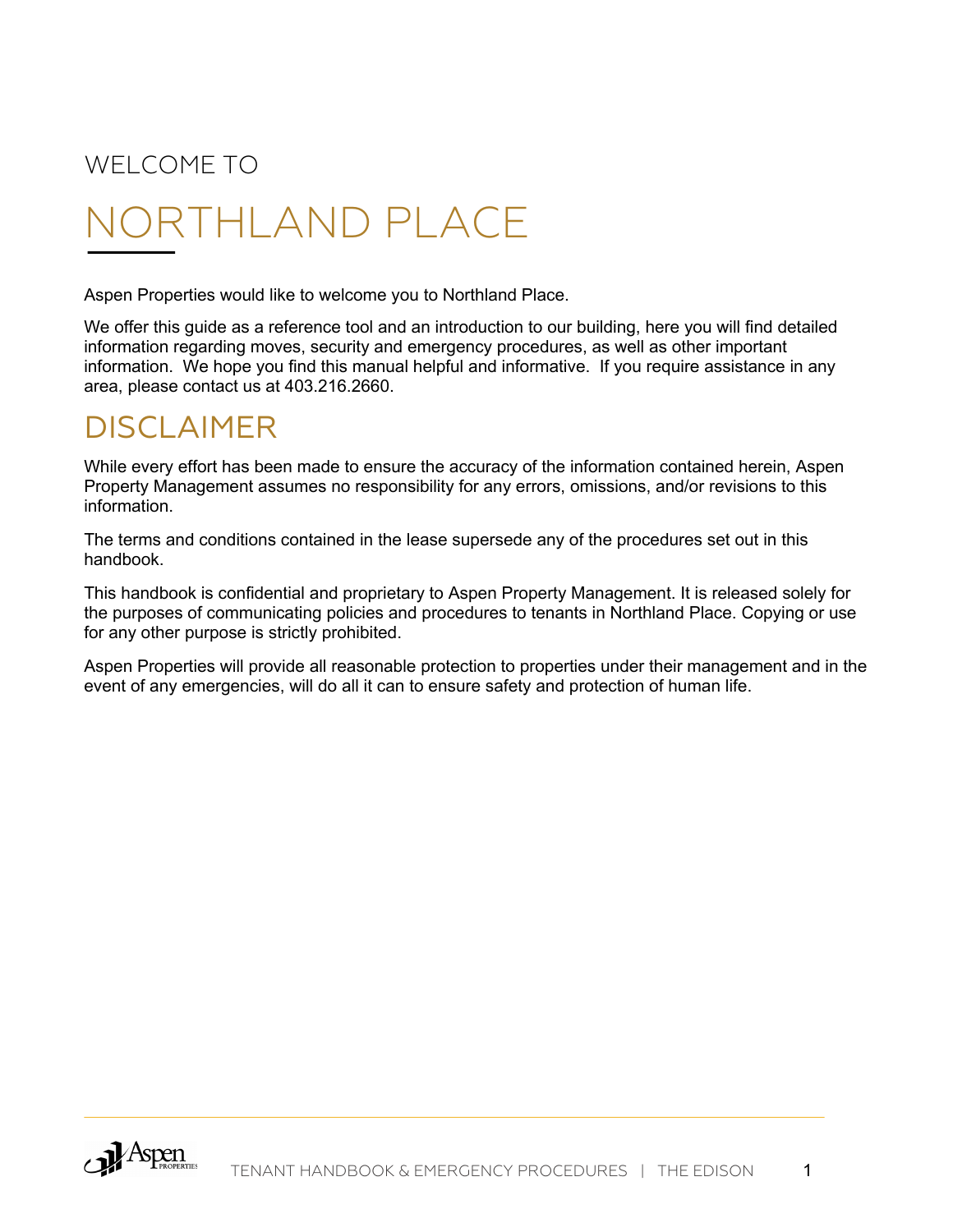# TABLE OF CONTENTS

| <b>SUBJECT</b>                       | <b>PAGE</b> |
|--------------------------------------|-------------|
| <b>INTRODUCTION</b>                  | 1           |
| <b>ASPEN ADMINISTRATION CONTACTS</b> | 3           |
| <b>TENANT SERVICES</b>               | 4           |
| <b>BUILDING OPERATIONS</b>           | 7           |
| <b>JANITORIAL SERVICES</b>           | 12          |
| <b>TENANT MOVES</b>                  | 13          |
| <b>PARKING</b>                       | 15          |
| <b>SIGNAGE</b>                       | 15          |
| <b>SECURITY</b>                      | 15          |

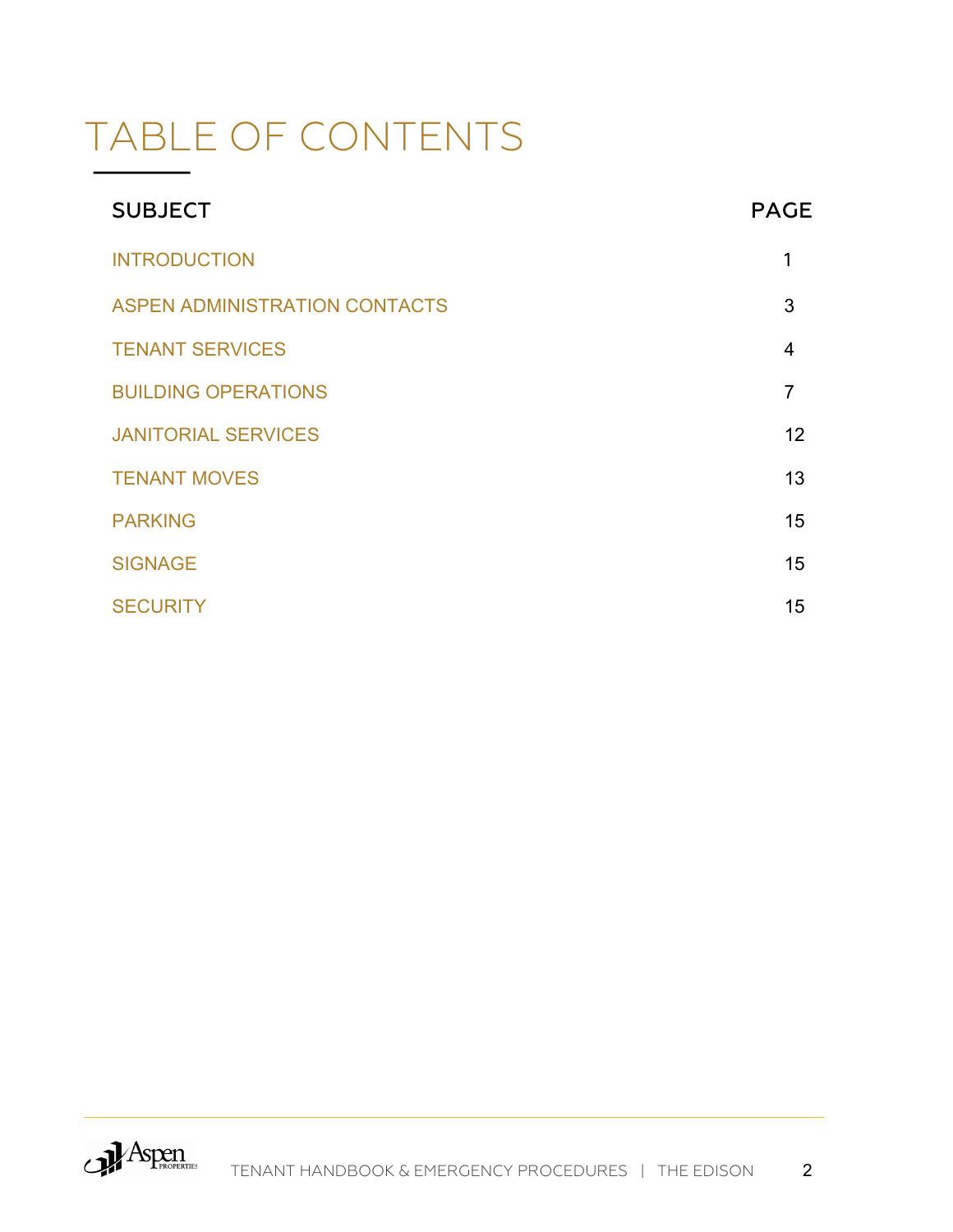# ASPEN ADMINISTRATION CONTACTS

**General Inquiries: Website: Aspen Fax:**

**Property Manager:** Ciara Keane

**Assistant Property Manager: Clare Farry**

**Assistant Property Manager:** Kimberley Ferguson

**Operations Supervisor:** Randy Stewart

**Leasing Inquiries:** Gabby Lacombe

**Aspen Security (24/7): Aspen Security (EMERGENCY): Parkchamp**

403.216.2660 or apl@aspenproperties.ca www.aspenproperties.ca 403.216.2661

Phone: 403.781.8504 Email: ckeane@aspenproperties.ca

Phone: 403.216.2241 Email: cfarry@aspenproperties.ca

Phone: 403.781.8507 Email: kferguson@aspenproperties.ca

Phone: 403.508.8802 Email: rstewart@aspenproperties.ca

Phone: 403.473.6790 Email: glacombe@aspenproperties.ca

403.781.8505 403.263.4184 403.907.0989

# CONCIERGE CONTACT INFORMATION

Aspen Head Office Suite 1800  $140 - 4$ <sup>th</sup> Avenue SW Calgary, AB T2P 3N3

Phone: 403.216.2660

Northland Place 407 – 3rd Street SW Calgary, AB T2P 4Z2

Phone: 403.617.8791

# BUILDING HOURS

Northland Place is open to the public from 9:00 a.m. until 6:00 p.m., Monday to Friday. Outside of these hours a security access card is required to gain entrance to the property.

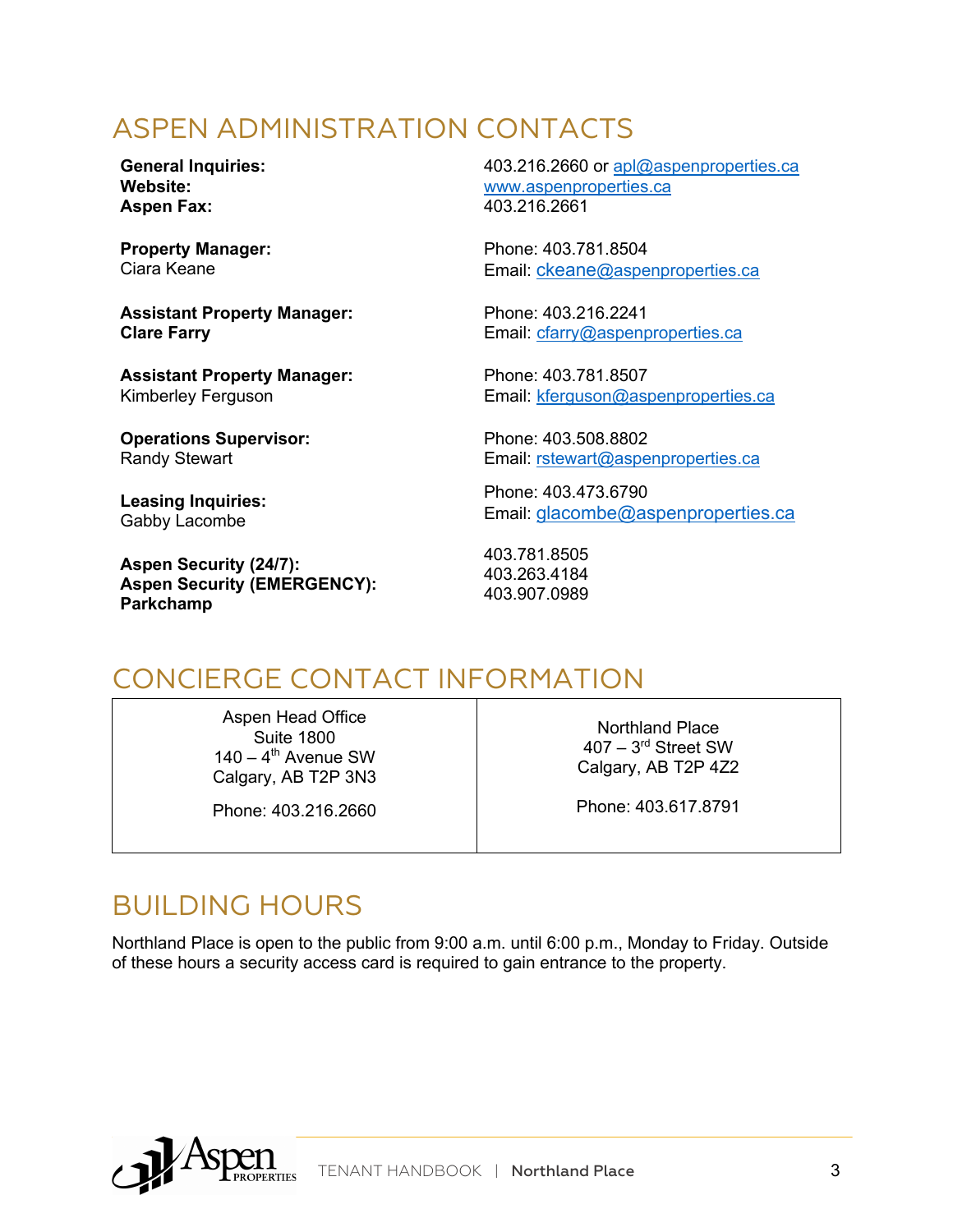# TENANT SERVICES

#### **Aspen App**

The Aspen App will serve as your go-to for service requests, tenant news, building updates, and amenity bookings.

Scan the code below to request access to download the app. Once you are verified as an Aspen tenant, our team will send a download link. From there, simply create an account, and you're in! If access to the app is not available, requests can be submitted online at service.aspenproperties.ca.



Should you have any questions or need assistance with access, please send a note to our Tenant Services Administrator at tsa@aspenproperties.ca.

#### SAFE WALK

Aspen Properties provides a safe walk program for all tenants in Northland Place. Contact security at 403.781.8505 to arrange your safe walk today. Security will escort you anywhere within Northland Place including to your vehicle, or to the nearest transit stop.

#### BICYCLE STORAGE

A secured bicycle cage is available in the loading/parking area at 444-5<sup>th</sup> Ave SW. This service is provided free of charge. Contact Aspen Property Management to arrange bicycle cage access. All bicycles are stored at the owner's own risk; Aspen is not responsible for lost or stolen bicycles.

#### ASPEN CLUB

This premier offering, the Aspen Club is exclusively for the tenants of Aspen Properties owned buildings in Calgary and Edmonton. Over 90,000 square feet of amenities spread across eight centrally located buildings will elevate the experience of your daily office life. To register, please complete the Aspen Club Registration Form on the Aspen App.

#### TENANT INSURANCE

At the start of your lease and the beginning of each new insurance period, we require a copy of your insurance certificate in accordance with your lease agreement.

Insurance requirements are:

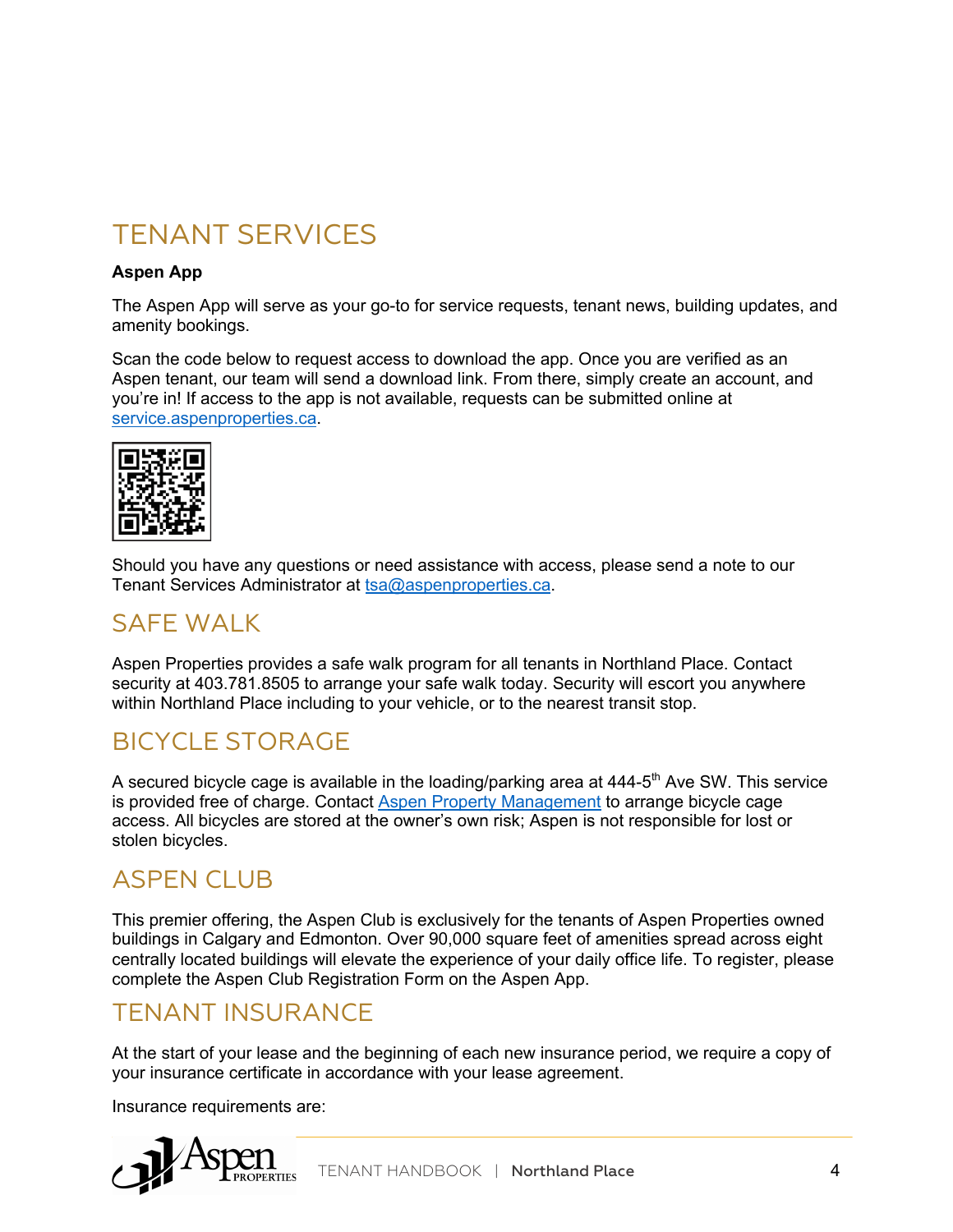- Certificate Holder: Aspen Properties (Northland Place) Ltd., 1800, 140  $4<sup>th</sup>$  Avenue S.W., Calgary, Alberta, T2P 3N3
- A copy of liability insurance naming  $444-5TH$  AVE GP INC., o/a Northland Place,  $444-$ 5th Ave GP Inc., PSPIB-RE Partners Inc., Aspen Properties Partnership 3, Aspen Property Management Ltd, GMI Servicing Inc are to be named as additional insureds for the year ahead.
- Certificate is to contain confirmation that the insurer will provide the Certificate Holder with 30 days' notice of cancellation of the policy or of any material change in the policy.
- Additional requirements as stated in your lease agreement

#### RENTAL REMITTANCE

Aspen Properties will send a onetime invoice for fixed charges for, rent, operating costs and property taxes which must be paid monthly. Another invoice will be issued if there are changes during the year.

For non-fixed charges, maintenance requests, light replacements, etc. a separate invoice will be issued.

All charges are due on the first day of each month. Cheques are payable to Aspen Properties (Northland Place) Ltd. Alternatively, if you wish to pay by Electronic Funds Transfer (EFT), please contact Aspen administration.

#### ACCOUNTING CONTACT

All accounting inquiries should be directed to email ap@aspenproperties.ca

#### OPERATING COSTS & PROPERTY TAXES

Budgets for Northland Place are approved in the third quarter of the fiscal year. During budget preparation, anticipated operating costs and property taxes are estimated for the next calendar year.

Tenants are pre-billed for operating cost and property tax, amounts are based on estimates. At the end of each year, operating costs and property taxes are confirmed and prepared for each tenant. A midyear adjustment may be made if there is a discrepancy in the definite amount.

Operating costs include general building services for cleaning, garbage removal, recycling, electricity, water, gas, repairs, maintenance, elevators, escalators, security, building management, taxes, and insurance.

Operating expenses are charged to tenants in accordance with their lease. Questions pertaining to operating costs and property taxes may be directed to Aspen administration.

#### MAIL

Mail is delivered to the mailboxes located on the ground floor.

New tenants will receive 1 mailbox key from Aspen upon move-in.

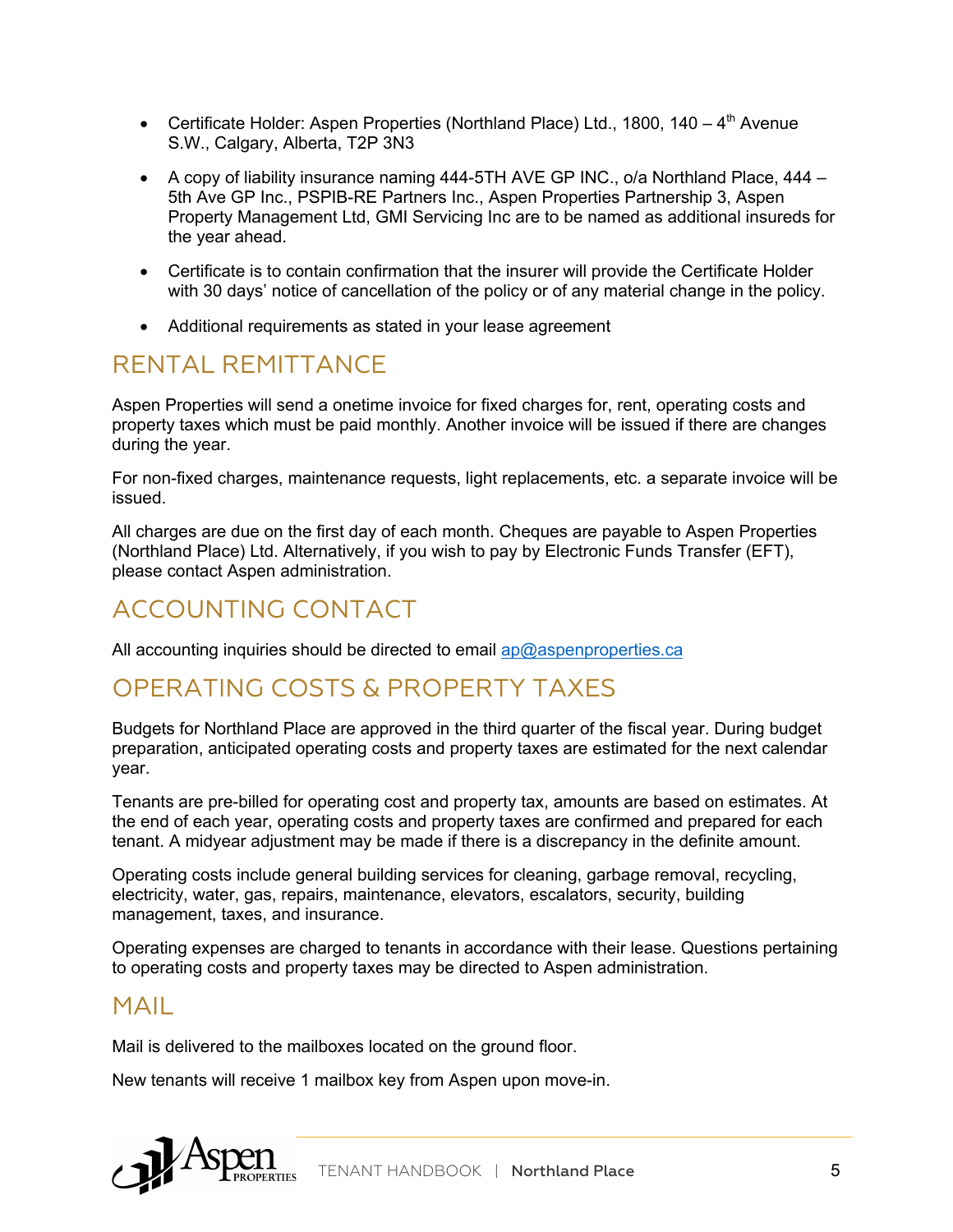## LEASING

All leasing inquiries should be directed to the Leasing Manager.

#### STORAGE SPACE

Limited storage space is available at Northland Place. Contact the **Assistant Property Manager** for current rates and availability.

#### ADDITIONAL SERVICES

Northland Place offers various services to tenants on a fee charge basis. Please note that taxes and administrative fees, if applicable, are not included in the fee.

| <b>JANITORIAL</b>                                                                                                                                          |                                                    |  |  |
|------------------------------------------------------------------------------------------------------------------------------------------------------------|----------------------------------------------------|--|--|
| Additional services include: fridge cleaning, carpet<br>and furniture shampooing, dish washing, interior<br>window cleaning and side light window cleaning | Quotes provided on an individual basis             |  |  |
| <b>SECURITY</b>                                                                                                                                            |                                                    |  |  |
| Additional suite keys                                                                                                                                      | $$11.50 + GST$ per key                             |  |  |
| Re-key of tenant suites                                                                                                                                    | Quotes provided on an individual basis             |  |  |
| Locksets: Latch bolts, dead bolts, and different types<br>of cylinders and handsets are available in many<br>styles to match door finishes                 | Quotes provided on an individual basis             |  |  |
| Security access cards: replacement cards or cards<br>not returned at the end of tenancy.                                                                   | $$25.00 + GST$ per card                            |  |  |
| Security officers (by the hour) for moves or special<br>events                                                                                             | $$28.75 + GST$ per hour<br>(3-hour minimum charge) |  |  |
| SIGNAGE - LANDLORD APPROVAL REQUIRED                                                                                                                       |                                                    |  |  |
|                                                                                                                                                            |                                                    |  |  |
| Lobby directory changes/additions                                                                                                                          | Contact the Aspen App                              |  |  |
| Tenant signage                                                                                                                                             | Quotes provided on an individual basis             |  |  |
| Common lobby directional signage - Multi-tenant<br>floors                                                                                                  | Quotes provided on an individual basis             |  |  |
| <b>MECHANICAL</b>                                                                                                                                          |                                                    |  |  |
| After hours/extended HVAC<br>request<br>(heating,<br>ventilation, air conditioning)                                                                        | Quotes provided on an individual basis             |  |  |
| <b>REPAIRS</b>                                                                                                                                             |                                                    |  |  |
| Ceiling tiles – standard materials only, labour<br>charges additional                                                                                      | Quotes provided on an individual basis             |  |  |

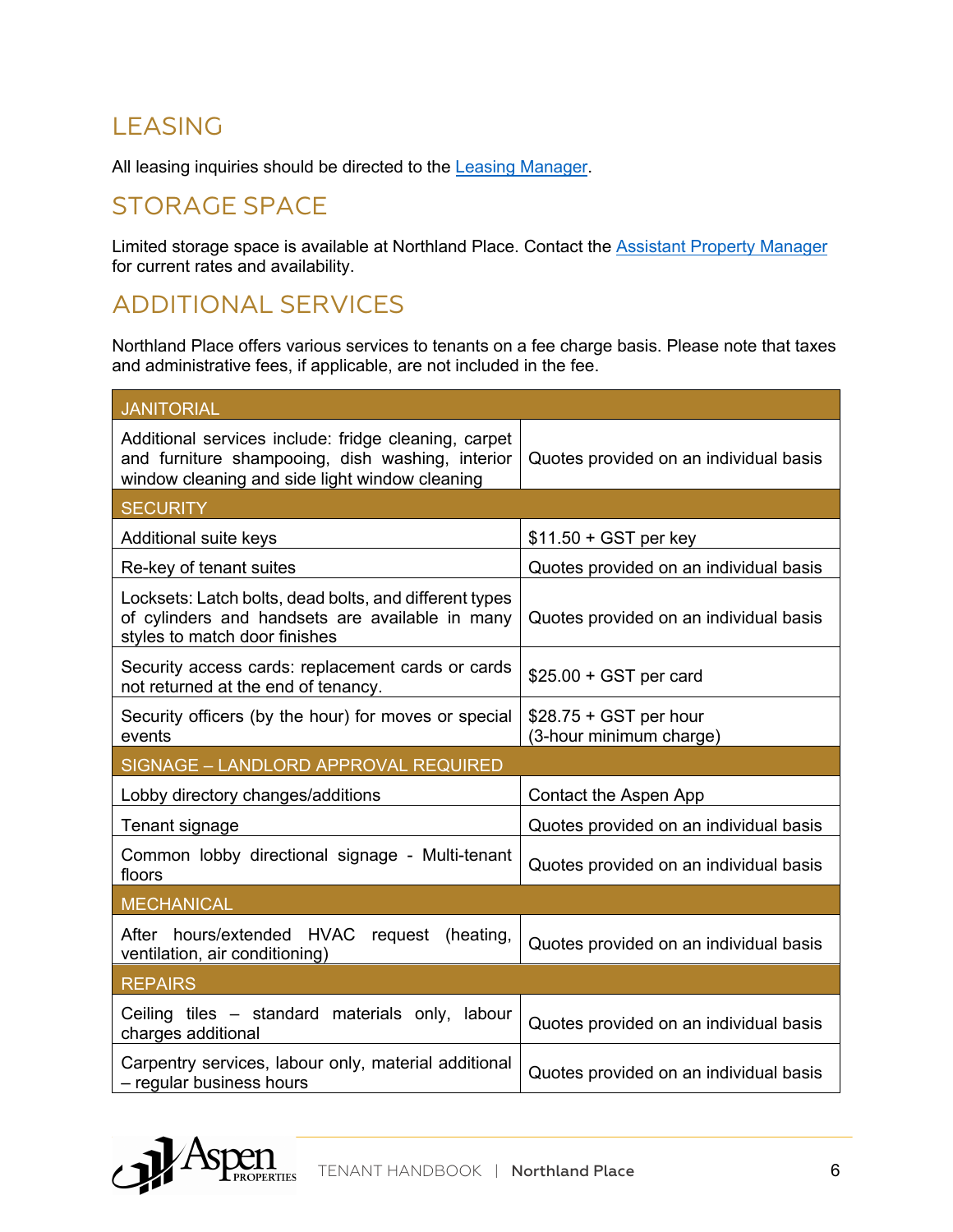| Plumbing services          | Quotes provided on an individual basis |
|----------------------------|----------------------------------------|
| <b>Electrical services</b> | Quotes provided on an individual basis |
| Miscellaneous maintenance  | Quotes provided on an individual basis |

# BUILDING OPERATIONS

#### FIRE ALARM SYSTEM

Fire alarm systems are monitored 24 hours daily by Aspen Security as well as an outside monitoring company. There is a minimum of 2 fire alarm pull stations on every floor.

#### LIFE SAFETY SYSTEM

Battery packs for the building operates the base building security system, fire alarm and life safety systems including: pull stations, alarm bells, emergency lighting, exit lighting, sprinkler alarms, smoke and heat detector alarms, and fire fighter elevators. Stairwells in Northland Place are pressurized smoke control areas. Contact Aspen Security for extreme emergencies at 403.263.4184.

#### ELECTRICAL SYSTEM

Northland Place is supplied from the City of Calgary's downtown electrical grid. The voltages available to our tenants is 208/120 volts AC. Occasional fluctuations in the incoming voltage, because of issues with the grid, are beyond Aspen's control.

If you have sensitive electronic equipment, we recommend that you invest in an electrical protection device such as an uninterrupted power source (UPS) or surge protector.

Additional electrical outlets are available for installation for a fee. Please contact the Aspen App for more information.

#### HVAC

Northland Place is equipped with an efficient heating, ventilation and air conditioning systems. Fresh air is drawn into the building and cleaned by a filtration system, then heated or cooled and humidified as required.

HVAC systems operate in Northland Place from 6:00 a.m. – 6:00 p.m. Monday through Friday, including statutory holidays and excluding weekends.

Charges will apply for after-hours HVAC service. To schedule extended HVAC services, contact the Aspen App at least two business days prior to your request.

Indoor air quality testing is undertaken on an annual basis to ensure the air in Northland Place is in compliance with government standards. Any concerns over indoor air quality can be directed to the Aspen App.

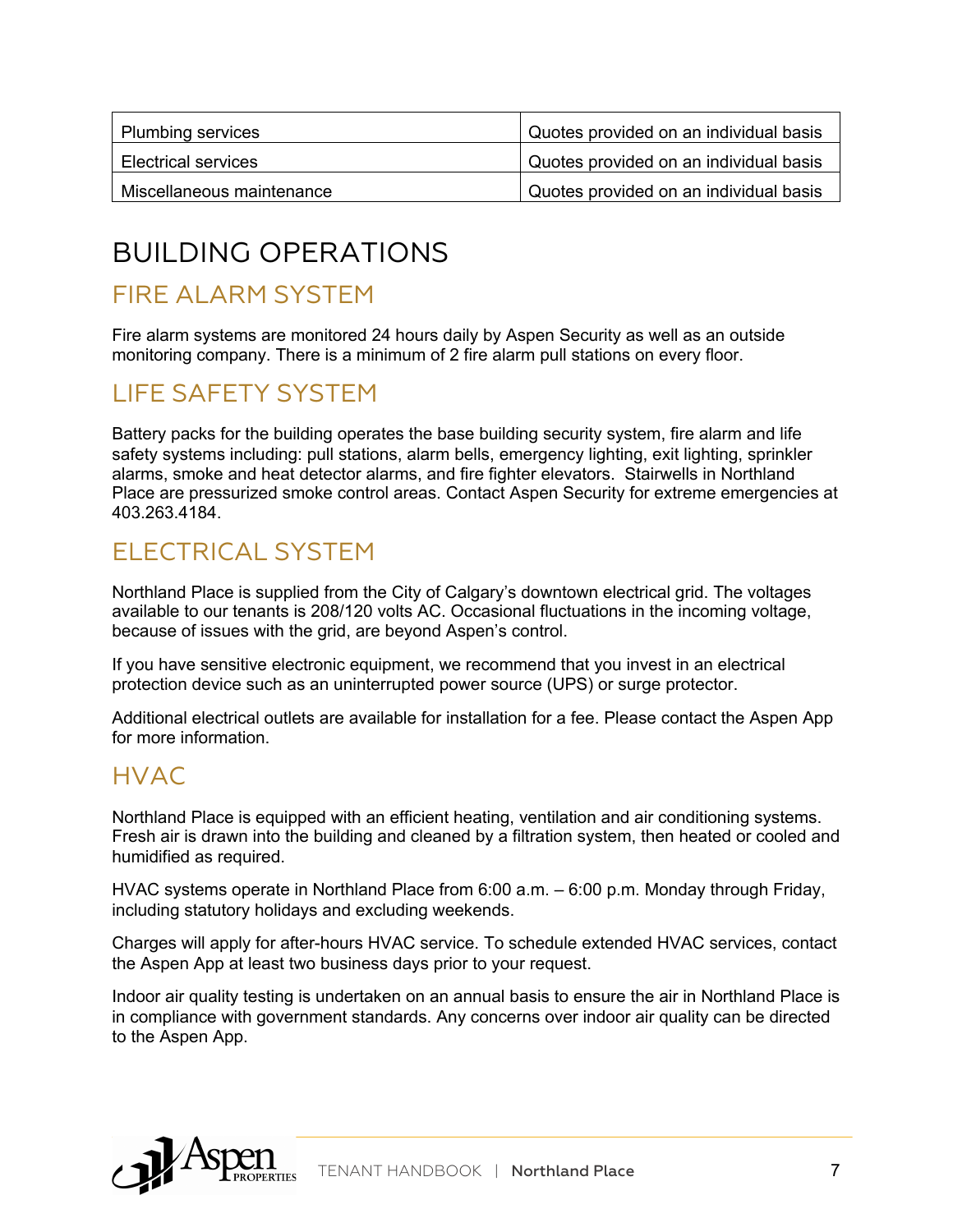Aspen Properties will make every effort to provide you with a comfortable working environment. If you require adjustments to the temperature in your working area, please place a service request at the Aspen App.

#### RENOVATIONS

Our Construction Rules and Regulations Manual will provide you with important guidelines for office design or renovations.

These guidelines have been established to anticipate any circumstances that may arise during a project, and to maintain consistency and standards in building components and finishes. All alterations/renovations must comply with these guidelines and must meet code requirements.

**Aspen Properties must approve all renovations or alterations**. Depending on the extent of the alterations and drawings, permits may be required prior to the commencement of work.

To discuss any construction related queries contact the Operations Manager.

A Fire Impairment and Security Clearance form, must be completed prior to commencement date.

#### CONSTRUCTION RULES

Please refer to the Construction Rules and Regulations Manual for complete details of base building standards and finishes.

The following guidelines relating to noise and odour:

#### **Noise**

The following work is not permitted during the hours of 6:00 a.m. until 6:00 p.m.:

- Coring or drilling
- Welding
- The use of ramset, hilti, or kangyo or other explosive percussion or vibrating tools
- The use of paint machines
- All demolition
- External noise from radios

#### **Odour**

All substances producing noxious fumes are prohibited from use in the building during the hours of 6:00 a.m. to 6:00p.m. in accordance with the Workers' Compensation Board (WCB) requirements.

- Lacquers
- Oil-based paints
- Enamel paints

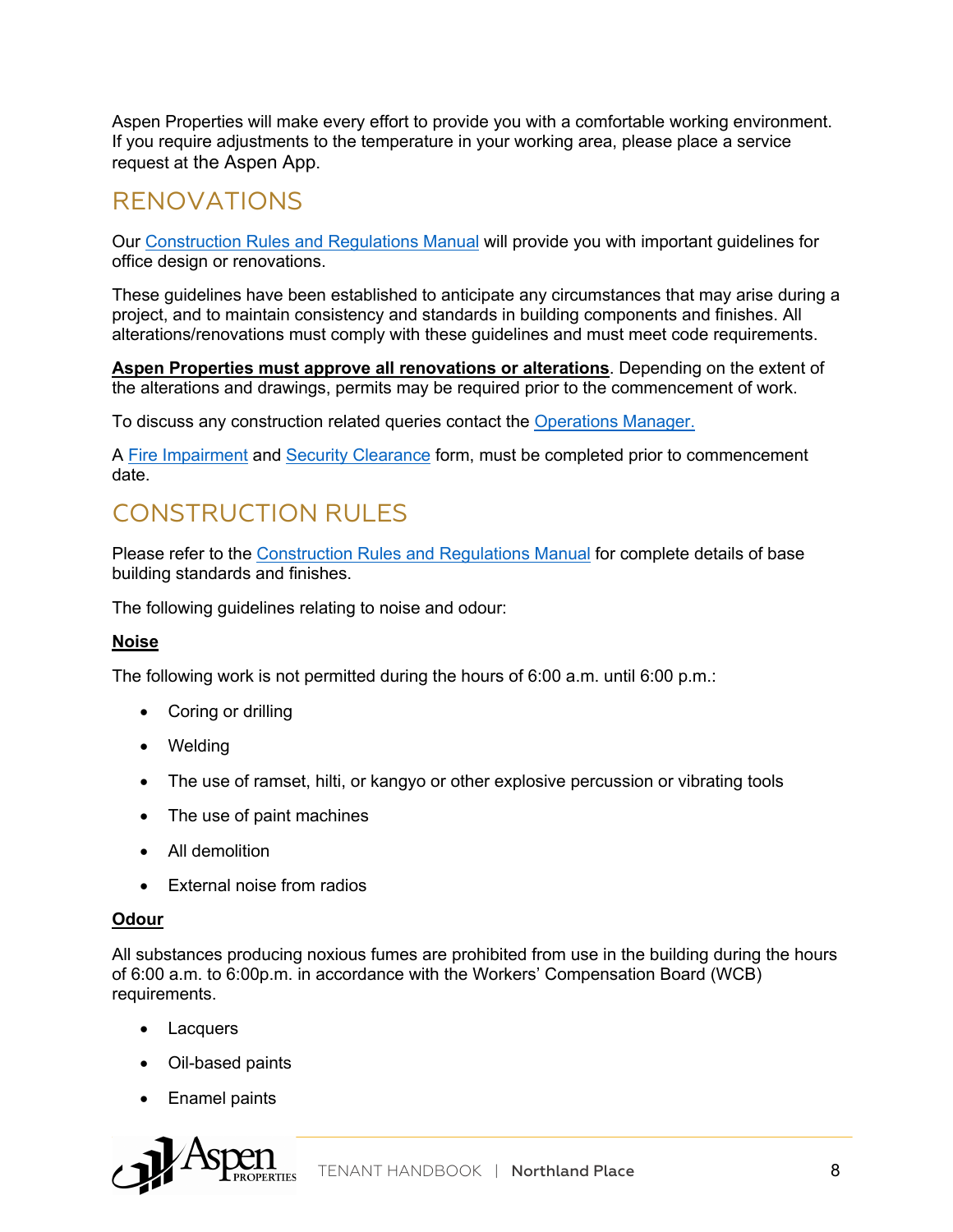- Lacquer-based contact cement
- Carpet glues
- Sealers
- Burning equipment
- Gas welders

Any questions pertaining to construction products Please contact the Operations Manager.

#### PREFERRED CONTRACTORS

Preferred contractors are trades pre-qualified to work in Northland Place. All contractors must have approval from Aspen before being authorized to work in the buildings.

A preferred contractors' directory is included in the Construction Manual.

#### LIGHTING

To conserve energy, tenants should ensure that lights are turned off when not in use as there is no automation system in place to control lighting after hours. Manual light switches will operate lighting in tenant spaces after hours.

#### LIGHT BULB REPLACEMENT

All standard fixtures (installed by the Landlord during construction), are maintained by Aspen Properties. For nonstandard lighting (supplied by the tenant during construction), are not maintained by Aspen.

Standard lighting contains fluorescent tubes T8 and T5 and pot lights. All other types of bulbs are considered specialty lighting. Aspen is happy to perform repairs and maintenance to nonstandard fixtures; however, the cost of labour and materials are the tenant's responsibility.

Contact the Aspen App and allow 24 hours to have bulbs replaced.

#### COURIER DELIVERIES

One standard elevator is available for delivery of heavy goods, tenant moves, and couriers. Deliveries on dollies and/or handcarts must come through the front door and transported via the standard elevator. The elevator cannot be locked off during business hours (6:00 a.m. to 6:00 p.m.). For all elevator information and bookings please see the Elevators section referenced later in this document.

#### LOADING ZONE

A loading zone is located along the east side of Northland Place. Controlled by the City of Calgary there is a 20-minute time restriction for parking in this zone.

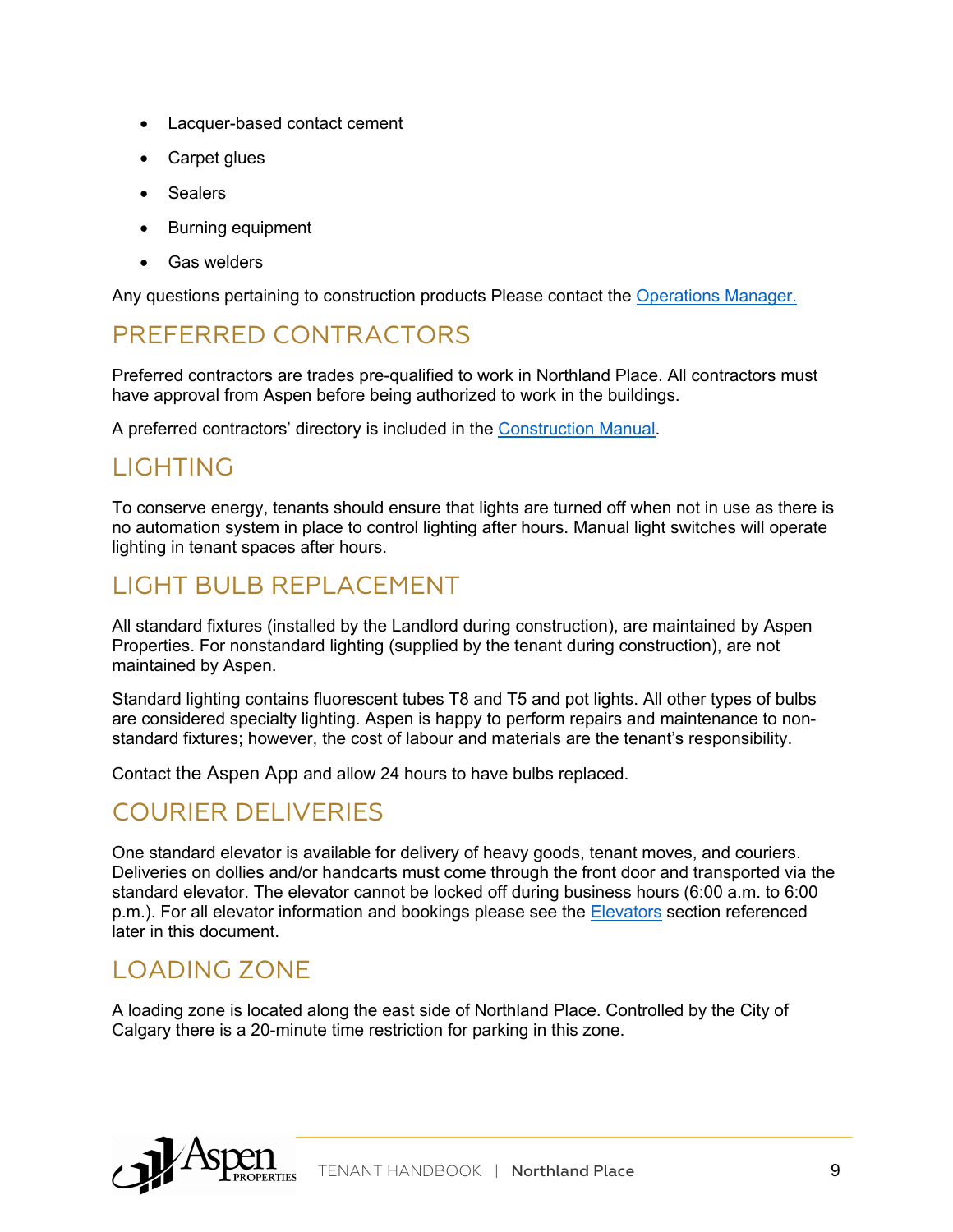#### **PETS**

To promote the health of all building occupants, animals are prohibited in all interior and exterior areas of the Northland Place. Guide animals may be permitted with adequate documentation. To have a guide animal authorized, contact Aspen administration.

#### SMOKING

In accordance with Municipal and Provincial laws, smoking is prohibited anywhere in the interior of Northland Place. Smoking is not permitted within five meters of any entrance. Please be mindful that many individuals are entering/exiting building points and may have allergies, asthma or other health conditions.

#### ELEVATORS

Elevator service in Northland Place is available 24 hours a day.

If detained inside an elevator cab due to a malfunction, remain calm. All elevators are equipped with the proper safety equipment and **will not drop.** Use the alarm button and elevator intercom to speak directly with security and receive instructions. Building staff will make every effort to release you from the elevator as quickly as possible. Our elevator maintenance company will be dispatched immediately to correct the problem. Security personnel will remain in constant contact with you while you are in the elevator, and keep you informed of the process.

#### PASSENGER ELEVATORS

One standard elevator can be used for all deliveries.

#### ELEVATOR BOOKINGS

To book an elevator, complete an Elevator Booking.

| Availability of freight elevators |                                                          |                                                           |  |
|-----------------------------------|----------------------------------------------------------|-----------------------------------------------------------|--|
|                                   | Before 6:00 a.m.                                         | Available for major deliveries. Security Guard required.  |  |
|                                   | $6:00$ a.m. $-11:30$ a.m.                                | Available for minor deliveries. Elevator cannot be locked |  |
|                                   |                                                          | off.                                                      |  |
| Monday to                         | 11:30 $a.m. - 1:30$ p.m.                                 | Deliveries restricted.                                    |  |
| Friday                            | 1:30 p.m. $-4:00$ p.m.                                   | Available for minor deliveries. Elevator cannot be locked |  |
|                                   |                                                          | off.                                                      |  |
|                                   | 4:00 p.m. $-6:00$ p.m.                                   | Deliveries restricted.                                    |  |
|                                   | 6:00 p.m. $-6:00$ a.m.                                   | Available for major deliveries. Security Guard required.  |  |
| Weekends                          | Available for major deliveries. Security Guard required. |                                                           |  |
| & Holidays                        |                                                          |                                                           |  |

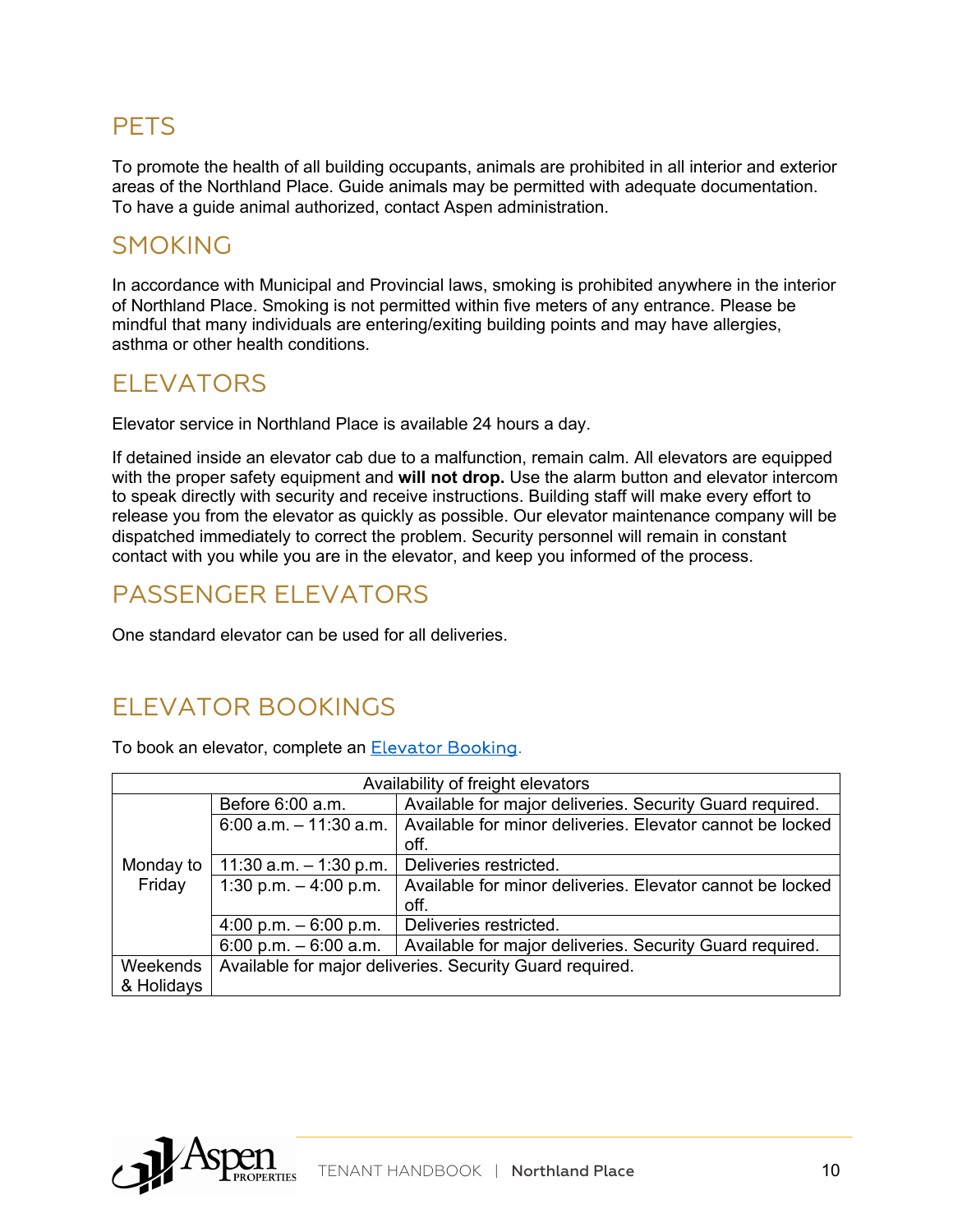#### SUITE REPAIRS

Tenants are responsible for plumbing, mechanical and electrical repairs within leased space. Aspen Properties has technicians that are available for general in suite repairs at a nominal fee. Alternatively, Aspen is happy to recommend an outside contractor to obtain quotes and availability contact the Aspen App.

# SUITE KEYS AND LOCK CHANGES

Northland Place uses a sergeant master lock and key system that has its own key blank style, which prevents new/additional keys from being cut by any external locksmith. All suite entrance doors must adhere to this lock/key requirement as specified in the Construction Manual. Keys must be set to the floor and building master key to ensure that housekeeping and emergency personnel can adequately access tenant spaces.

If you wish to install an internal security system or specialized lock system, a copy of the key and appropriate security codes must be provided to Aspen Properties. Aspen must approve the changing of any lock to a nonstandard style. If a lock style is changed, the door and lock must be returned to the building standard, at the tenant's expense, before the tenant vacates the space.

**Two office keys and two washroom keys** will be provided at no charge at the commencement of your lease. Additional keys are \$11.50 + GST each.

Contact the Aspen App to change cylinders or reset combinations on any locks within your premises, charges will apply.

# JANITORIAL SERVICES

Aspen Properties provides a janitorial service via an external contractor who is responsible for daily cleaning of office suites as well as all common areas. This includes lobbies, washrooms, and maintaining the cleanliness of the exterior of Northland Place.

For more information on janitorial services please contact the Assistant Property Manager.

#### DESK CLEANING

Janitorial staff will not dust desks containing documentation or personal items. If dusting is required, please move items to one side.

#### COMPUTER CLEANING

For security and safety reasons, janitorial staff have been instructed not to touch computers or other electronic equipment.

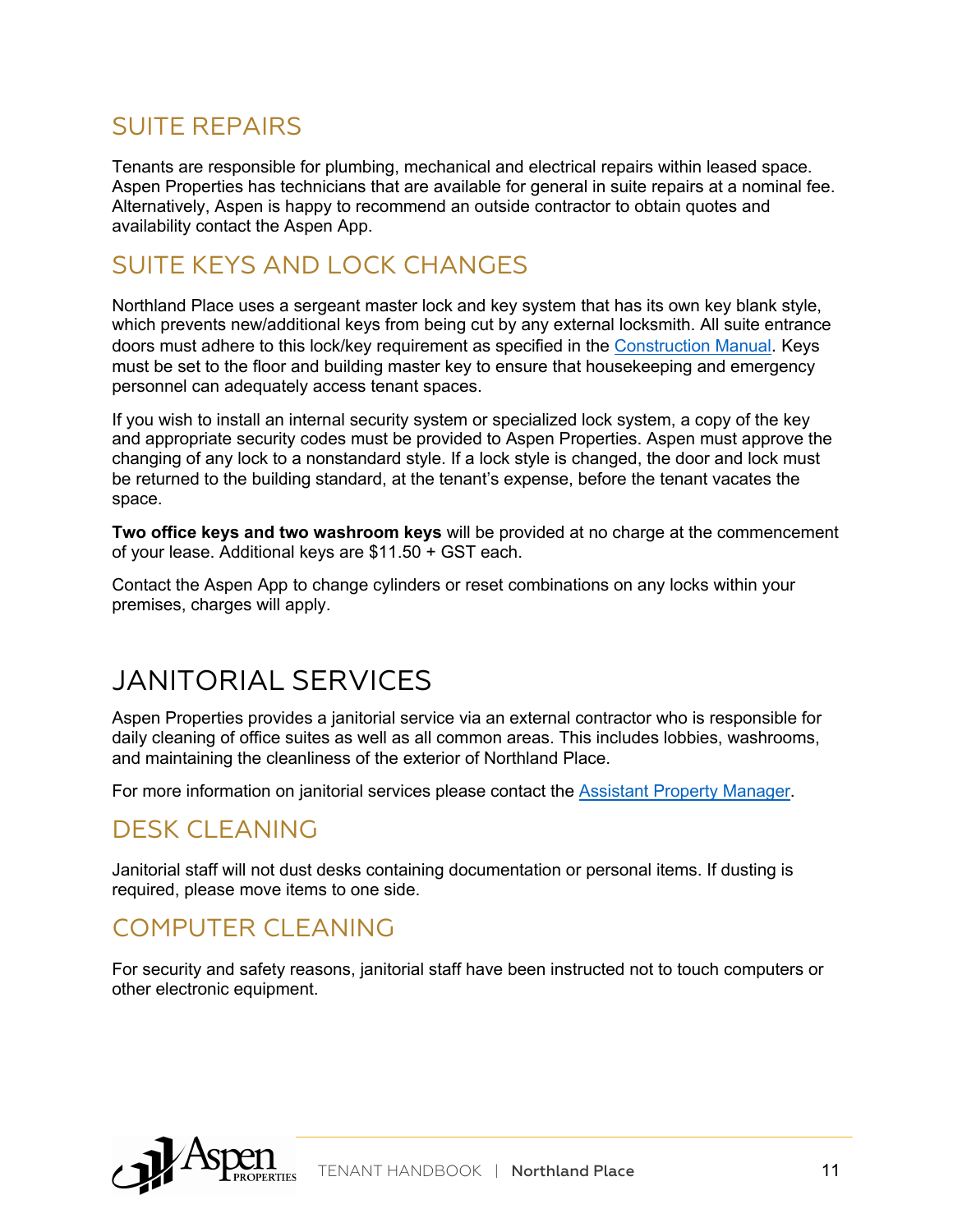# CARPET CLEANING

Janitorial staff will remove small carpet stains that are easily eliminated. Large or difficult to remove stains are reported to Aspen administration. Full carpet cleaning and carpet maintenance programs are the responsibility of the tenant. For a preferred contractor contact Aspen Properties.

## WASTE REMOVAL

Janitorial staff will remove garbage from waste receptacles only. Extra garbage should be tagged with a green garbage label for easy identification. Labels can be request through the Aspen App.

Retail and restaurant waste/recycling must be brought by tenants to containers stored at the east side of Northland Place. Spillage from waste transfer should be cleaned immediately. Debris found outside of the containers will be cleaned by janitorial staff and any associated fees will be invoiced to the appropriate tenant.

#### WINDOW CLEANING

Aspen Properties has an external contractor who is responsible for the cleaning of the interior and exterior windows in office suites, and all exterior and common area windows. Window cleaning is scheduled to be completed twice a year.

Sidelight windows in office premises are not cleaned by Aspen Properties contractors. However, if you would like a quote please contact Aspen administration.

## SPRING CLEANING

Janitorial staff will not remove large volumes of garbage, electronic equipment, furniture, appliances, construction debris, chemicals or hazardous materials as Northland Place has a limited capacity for garbage and recycling material.

For large scale cleaning projects, tenants are asked to arrange additional commercial disposal bins to be brought on site, at the tenant's expense.

For recommended disposal companies contact Aspen administration.

## RECYCLING/ORGANICS

Northland Place operates a single stream recycling program for paper, plastics(#1-7), tin and aluminium, soft plastics, glass and flattened cardboard and an organics program for all organic items.

Desk recycling bins will not be emptied by our janitorial staff. All items should be placed in the large centralized recycling bin for removal. It is recommended that the tenant shred any sensitive information.

Aspen will provide you with desk bins and a large kitchen bin for single stream recycling, as well as an organics bin in a centralized location, all of which will need to remain in your suite when you vacate.

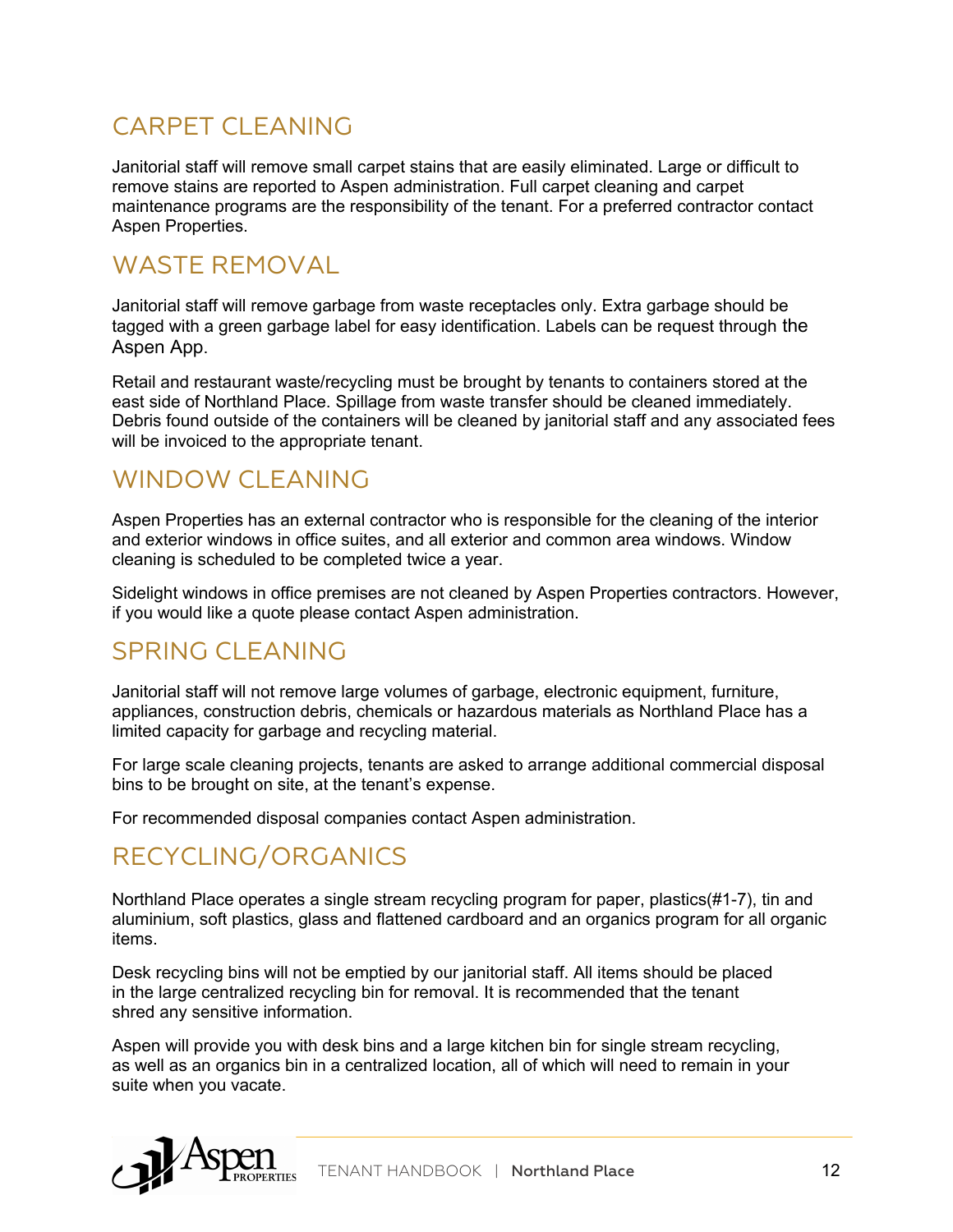## **CARDBOARD**

Cardboard boxes should be flattened prior to recycling. If you have a large volume of paper, or items unable to fit in the recycling bins, contact the Aspen App

#### HAZARDOUS MATERIALS

The majority of hazardous products found in offices such as, inks, toners, developer fluids, paints and adhesives containing ammonia. To determine which products are hazardous, read labels on your office equipment and supplies.

It is your company's legal responsibility to store any hazardous products in your premises safely and to ensure that they are disposed of in accordance with government regulations. Refer to your lease for additional environmental stipulations.

For a listing of licensed waste contractors, contact the Environmental Services Association of Alberta at 780.429.6363.

Material Data Safety Sheets detail the health risks and safety precautions associated with each hazardous material. This information is available from the Government of Alberta Department of Labour, Occupational Health and Safety Division at 403.297.2222. Please safeguard the safety of your employees by ensuring that a Material Safety Data Sheet for all hazardous materials used in your premise is available.

#### TENANT MOVES

Aspen Properties has implemented procedures to help your move run smoothly. To protect the respective concerns of Northland Place and your business, we have provided move specifications below.

## MOVING GUIDELINES

#### **Building Entry/Vacating Premises**

- All moves must take place before or after business hours, 6:00 p.m. to 6:00 a.m. Monday to Friday, or on weekends.
- The Elevator Booking and Security Clearance forms must be approved prior to any moves taking place. Failure to complete these forms may result in the move being halted by Security.
- The mover shall, at his sole expense, provide and maintain evidence of insurance with the following requirements:
	- 1. Certificate Holder: Aspen Properties (Northland Place) Ltd., 1800, 140  $4<sup>th</sup>$  Avenue S.W., Calgary, Alberta, T2P 3N3
	- 2. A copy of liability insurance naming Northland Place, PSPIB-RE Partners Inc., Aspen Properties Partnership 3, Aspen Property Management Ltd., and Montrose Mortgage Corporation Ltd.are to be named as additional insureds.

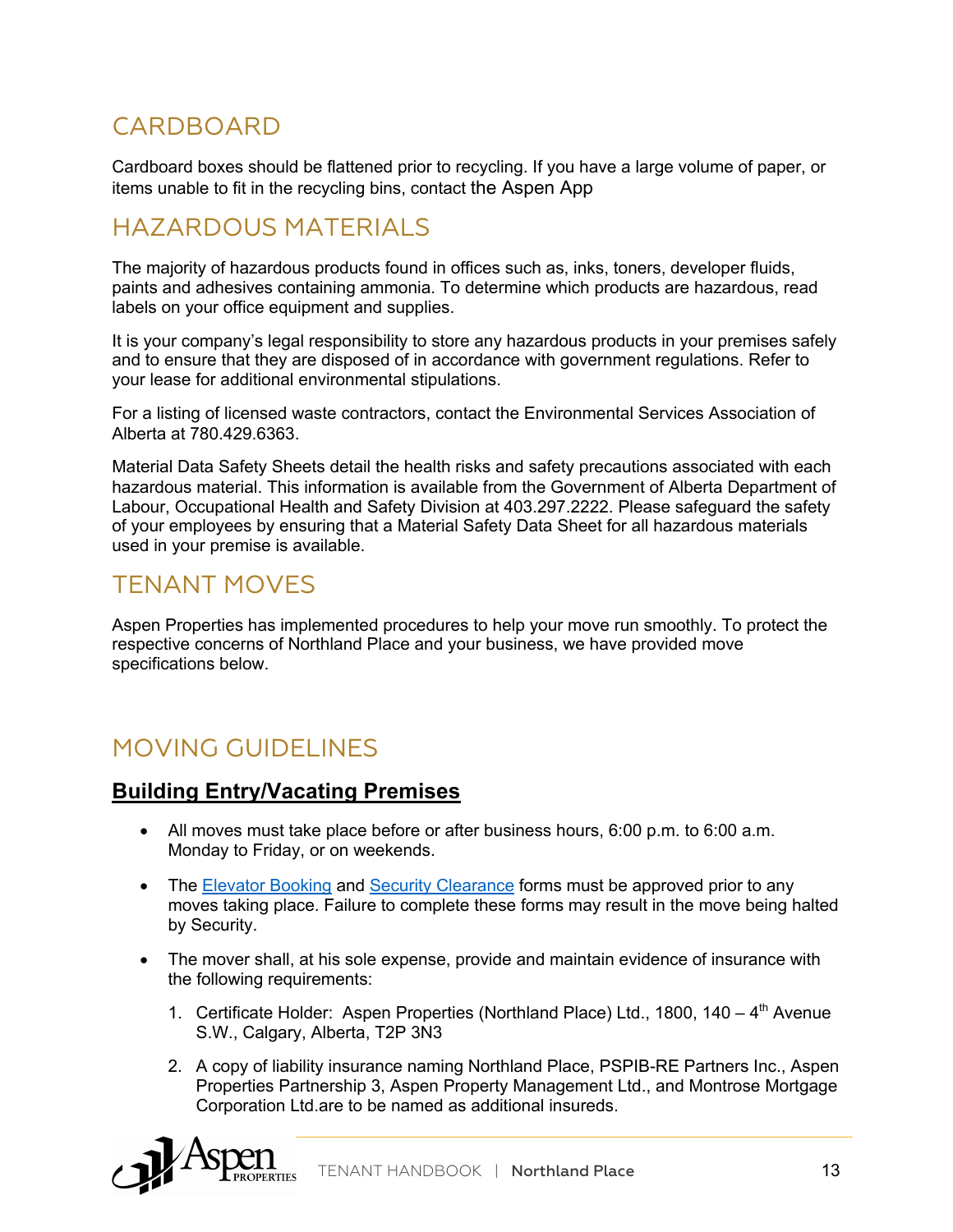- 3. Comprehensive general liability insurance for not less than \$5,000,000.00 for death or injury to one or more persons and for property damage for each occurrence. We will accept general liability in addition to Umbrella Insurance, so long as the total amount is equal to \$5,000,000.00.
- 4. Certificate is to contain confirmation that the insurer will provide the Certificate Holder with 30 days notice of cancellation of the policy or of any material change in the policy.
- 5. Provide evidence of WCB registration and proof the account is in good standing for all trades accessing the site.
- Movers shall perform all services required to move the property of the tenant as contracted by the tenant. These services include pickup and transfer of the property to the appropriate location.
- Movers are to supervise all labor, materials, supplies and equipment necessary to perform the contracted services in an orderly, timely, and efficient manner.
- All moves and deliveries must be handled through the freight elevators.
- Each employee of the mover is required to have company identification on them in order to maintain access to the property.
- Padding and packing materials to safeguard the building from damages are required to protect floors, walls, and trim of the elevator.

With the completion of the move all padding and packing materials are to be removed from the building by the mover, this includes cartons, containers and garbage as there is no building storage or trash facilities to accommodate such items.

#### **Permits**

The mover shall at their own expense, obtain and maintain any necessary permits, licenses, and/or other lawful authority required for affecting the movement, handling, and any other services to be performed, before the move is made. In addition, any damage to the building occurring during a move shall be repaired at the tenant's expense.

#### PARKING

Parking is available in the Northland Place Parkade which is open 24 hours daily, 7 days a week to meet the needs of our tenants. There is one entry/exit point in to the Parkade.

Aspen Security patrols the Parkade and are available to assist parkers 24 hours a day. Security may be contacted by calling 403.781.8505.

The Parkade is managed by Parkchamp. To report equipment problems, lighting issues or weather- related problems, please contact the Aspen App. For parking inquiries or any other parking related questions, please call 403.216.2660.

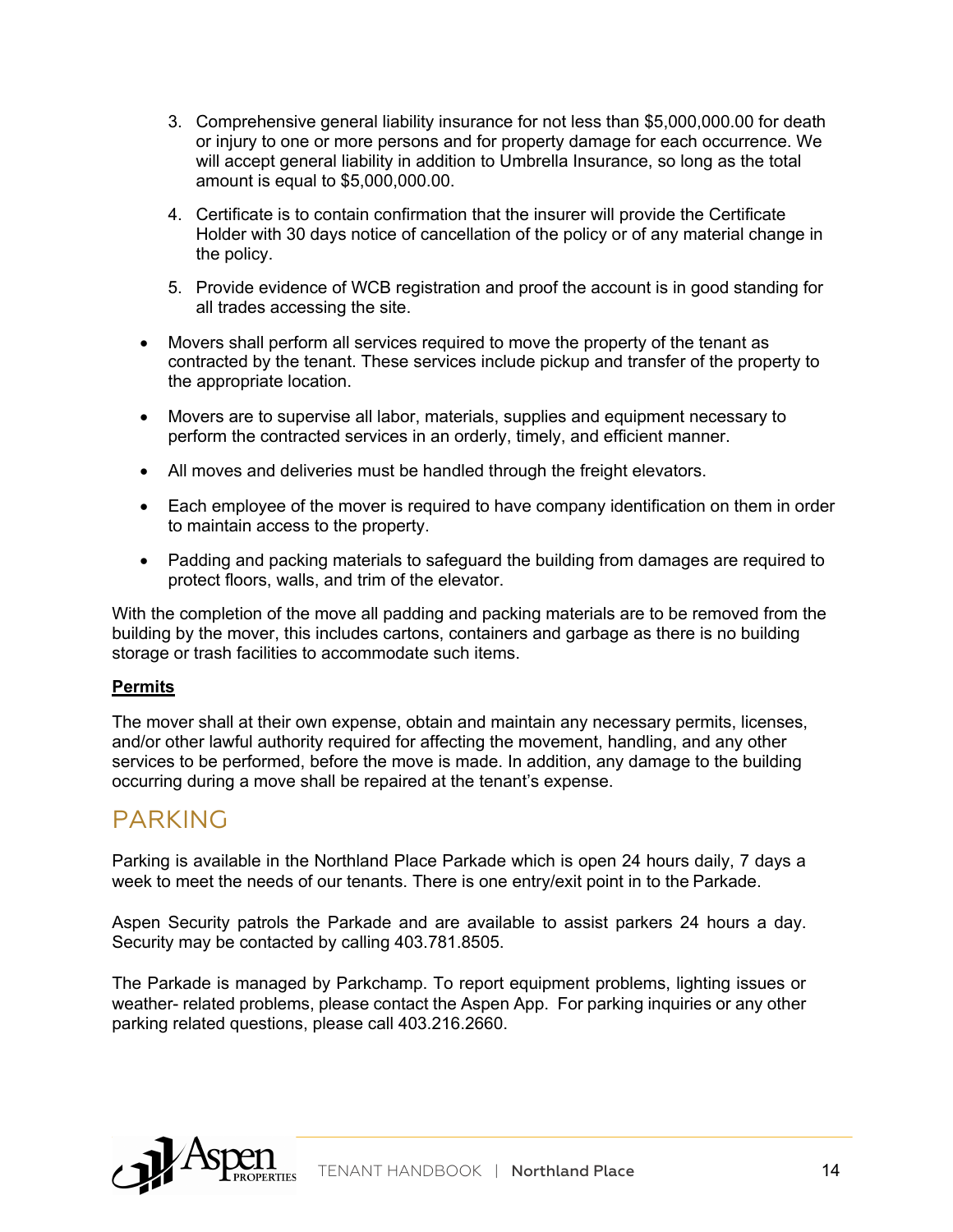#### SIGNAGE

Northland Place has a standard sign program in place to ensure the first-class appearance of Northland Place. Aspen administration will assist tenants with directory listings and suite signage.

Each tenant is required to install and maintain signage upon lease commencement. Temporary, nonstandard and sandwich board signage is prohibited in the interior and exterior of Northland Place. Any signage found in the building that has not been approved by Aspen will be removed.

#### SUITE SIGNAGE

Tenants are responsible for suite entrance signage. The Landlord requires final approval on any signage installed. Aspen Properties is pleased to coordinate signage on behalf of your company. Please contact the Aspen App for information and pricing.

# **SECURITY**

A building access card reader system is in place to secure Northland Place after hours.

Should you notice any suspicious activity or require assistance, please call Aspen security at 403.781.8505.

In the event of a power outage, 403.263.4184 will reach security via an analogue phone line.

## FIRE AND LIFE SAFETY

Aspen Properties produces a Tenant Life Safety Manual that outlines fire, medical and bomb emergency procedures in detail. To request a copy through the Aspen App.

## SECURITY CLEARANCES

Security Clearances are used to authorize contractor's access into Northland Place and tenant office space. A clearance must be submitted two business days in advance for Landlord approval. Security will not permit access or allow work to proceed unless an approved Security Clearance is on file.

## EMERGENCY/SECURITY CONTACTS

Aspen Properties requires up-to-date emergency contact information from each tenant. A Tenant Contact Information Form must be completed and returned to Aspen administration whenever there is a change in your organization.

## SOLICITATION

Solicitation is not permitted in Northland Place. Please notify security at 403.781.8505 immediately if you notice a solicitor within the building. Report as much information as possible about the person's appearance and behavior; security staff will locate the solicitor and escort them off the property promptly.

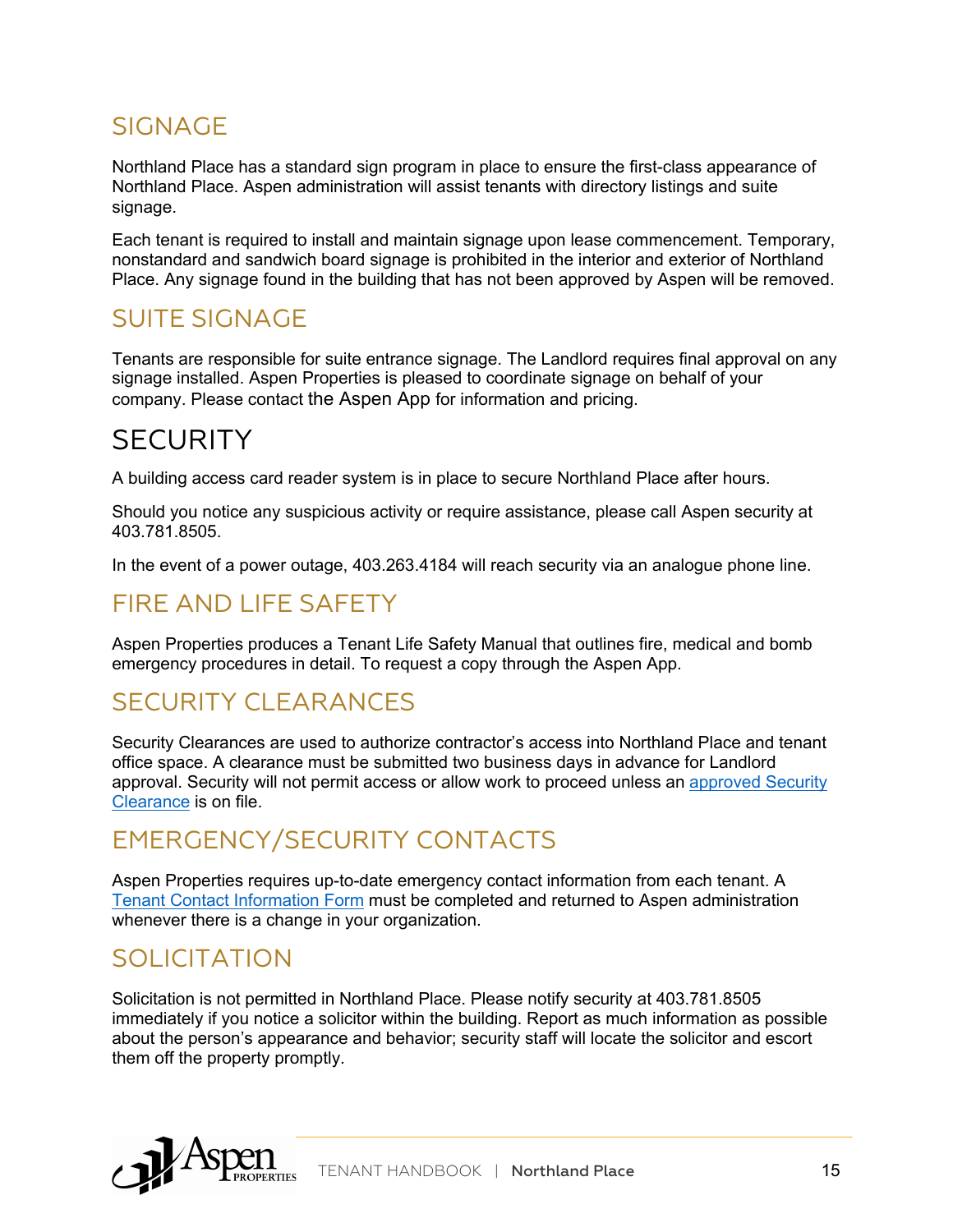#### GRAFFITI

Aspen Properties has an external contractor remove graffiti from Northland Place. Every effort is made to ensure sensitive messages (i.e.: racial, political, war related, etc.) are removed immediately. Please notify security or contact the Aspen App if you notice graffiti in the Northland Place.

#### INCIDENT REPORTS

Aspen Security completes 'Incident Reports' for all accidents, thefts and injuries on the property. Incident reports are valuable tools in the security program and appreciate your cooperation in notifying security as soon as an incident occurs and answering any questions security may pose when investigating.

#### THEFT

Report any suspected thefts to Security and The Calgary Police Department. Building insurance does not cover theft within a tenant space.

#### LOST AND FOUND

Report all lost items to Aspen security at 403.781.8505. Found items can be claimed at the 444- 5<sup>th</sup> Avenue concierge desk on the main floor. Found items are logged and kept for 30 days, all unclaimed property, after that period, is set for disposal. Items found in Northland Place should be brought to the 444-5<sup>th</sup> Avenue concierge desk.

#### BUILDING ACCESS CARDS

Building access cards are available to tenants to access Northland Place after hours and access certain restricted areas. Cards are issued free of charge, however lost/stolen cards incur a \$10.00 replacement fee. To request an access card please have your manager or authorized personnel complete an Access Card Request Form.

If an employee is terminated, their building access card should be cancelled immediately by submitting an Access Card Request Form.

# ELECTRONIC CARD READERS

Northland Place maintains a secure electronic key system. This system is available to all tenants. To obtain a quote contact the Aspen App.

#### SECURITY ALARMS

Aspen Properties does not charge for the first two alarm response calls activated within tenant's premises per year, response calls beyond this are charged at \$50.00 per response for less than 30 minutes.